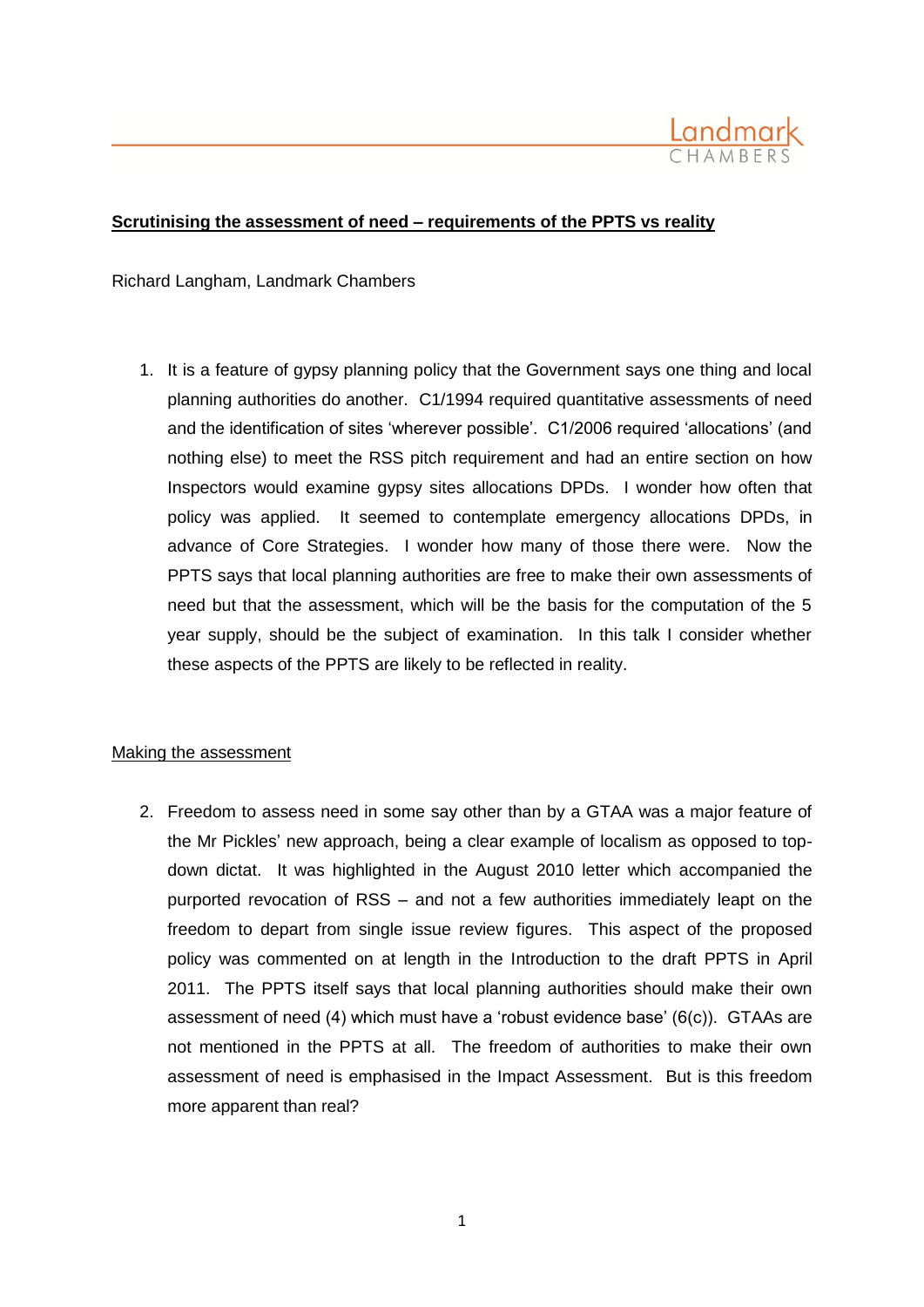- 3. The GTAA is the assessment of the accommodation needs of gypsies and travellers required under s225 of the HA 2004, and is an aspect of the general obligation to review housing need under s8 of the HA 1985. These legal obligations remain. They come from the Housing Acts and bind housing authorities and so clearly relate to matters beyond planning - although what matters exactly are unclear to me.
- 4. The GTAA will, among other things, assess the number of extra pitches which are required. Under C1/2006 this was treated as the requirement to be identified in planning policies. Also the 2007 Guidance on GTAAs (which remains current) assumes that the GTAA pitch requirement will be the one used in DPDs (see paragraphs 10 (new planning system), 11 (RPBs and Inspectors), 12 (accommodation needs of gypsies and travellers should be addressed through the planning framework and housing strategy), 21 (GTAA will enable local authority to produce one combined strategy for addressing accommodation needs), 36 (GTAAs should provide data to inform allocations in DPDs and pitch requirements in RSSs), 100 (part of evidence base underpinning LDF), 101 (will be component of RSS)). In addition there are two pre-PPTS cases which have considered the purpose of GTAAs (*McCann v Secretary of State* [2009] EWHC 917, *Wingrove v Secretary of State* [2009] EWHC 1476). These confirm that the purpose is to inform development plan making.
- 5. I should add in passing that, despite this, there is a different, wider definition of 'gypsy or traveller' for the purposes of a GTAA. It includes those with a cultural tradition of nomadism or of living in a caravan. This produces the bizarre result that someone might be assessed as needing a pitch under the GTAA but then banned from living on it, when provided, by a condition based on the PPTS definition.
- 6. But authorities are now told that they do not have to rely on the GTAA for the purpose of their planning policies. Of course they still have to do a GTAA and to come up with a pitch requirement in it. If they are free to adopt a different approach for the purpose of their planning policies, what are they supposed to do with the GTAA pitch requirement? It will be part of the housing strategy, but how is the LHA supposed to achieve it if planning policy does not accept it? In short if an authority is not obliged to use the GTAA for the purpose of plan making, what is the point of the continuing obligation to do a GTAA?
- 7. There are clear instructions in the Guidance about how the pitch requirement is to be assessed for the purpose of a GTAA. It is said that it is unlikely that existing data will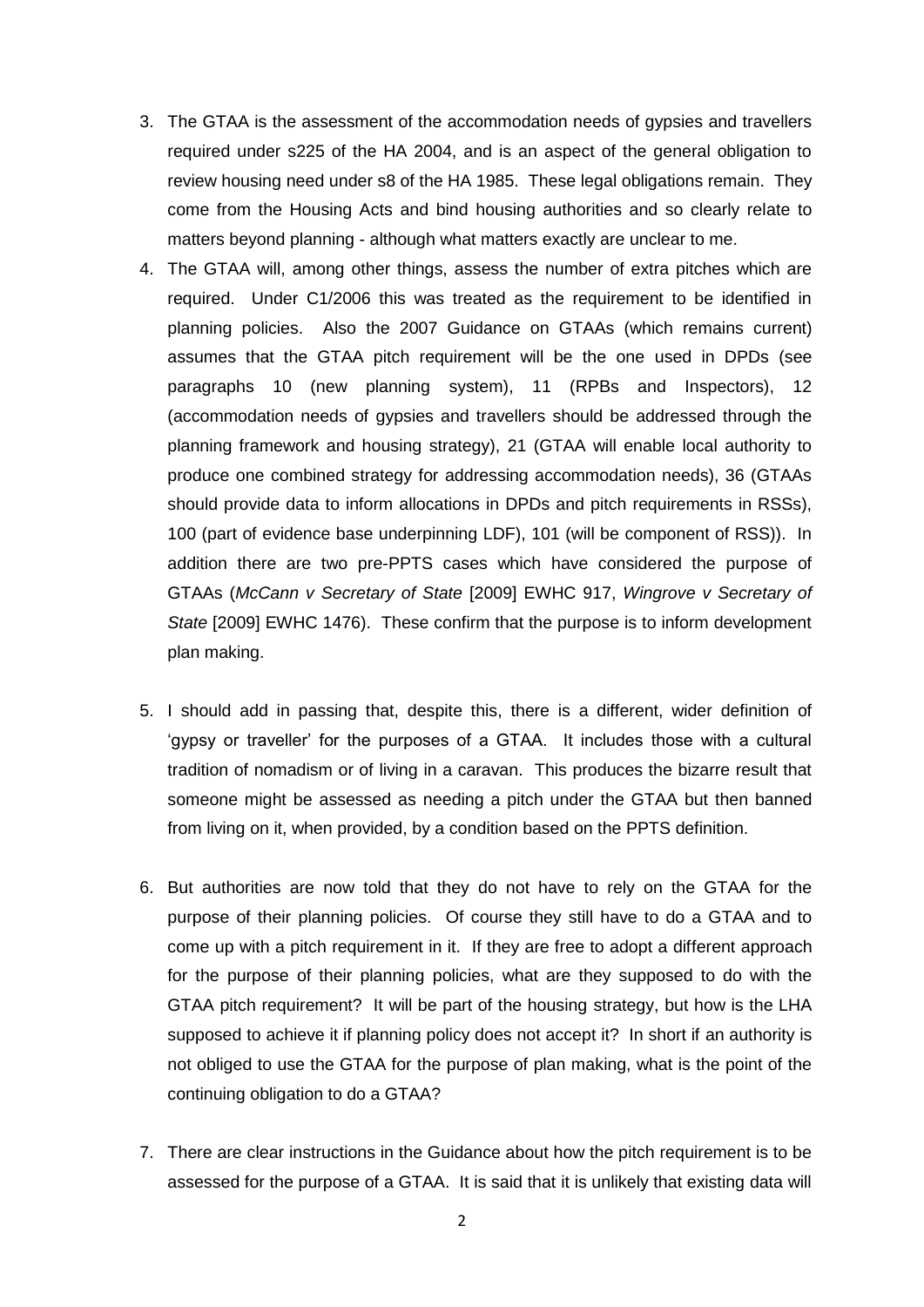be sufficient (64) and that a specialist survey and/or qualitative research should be carried out (65). The Guidance explains how the number should be calculated – you look at the number on the waiting list, the number on unauthorised encampments and existing pitches which are overcrowded; you assume that the entire gypsy population will increase at a rate of 3% pa; you are supposed to be able to work out how many gypsies in housing have a 'need' for a pitch; you are expected to assess 'new households expected to arrive from elsewhere'. The Guidance is not prescriptive, but the GTAA will inevitably address these points in one way or another.

- 8. Authorities which assess need in some non-GTAA way for the purpose of their planning target will still presumably have their GTAA pitch requirement, which will have addressed these points. If the non-GTAA planning exercise says 10 but the GTAA says 12, the GTAA will provide a basis for attacking the planning exercise – ie for saying that it does not have a robust evidence base. Surely departing from the GTAA is asking for trouble.
- 9. I should add that there is not a word in the PPTS or the Impact Assessment about how the planning assessment can properly differ from the GTAA assessment, still less about what elements of the GTAA Guidance can be ignored. I have not come across a needs assessment which does not purport to be a GTAA. Quite a few depart from the instructions in the Guidance in quite egregious says, something I touch on below. Perhaps this is how the freedom in the PPTS will be enjoyed.

## Scrutinising the assessment

10. What is of central importance to the PPTS, especially now that we are in March 2013, is the 5 year supply. To compute this an authority needs a numerical pitch requirement. The PPTS says this must 'inform the preparation of Local Plans' and be founded on a robust evidence base  $(6(c))$ . I would have thought that this made it fairly clear that the pitch requirement has to be scrutinised at a Local Plan examination: how else do you ascertain whether the evidence base is robust? The point is made clear beyond any doubt in the Impact Assessment which states on six separate occasions that this is indeed so. It is this requirement for scrutiny that I want to consider now.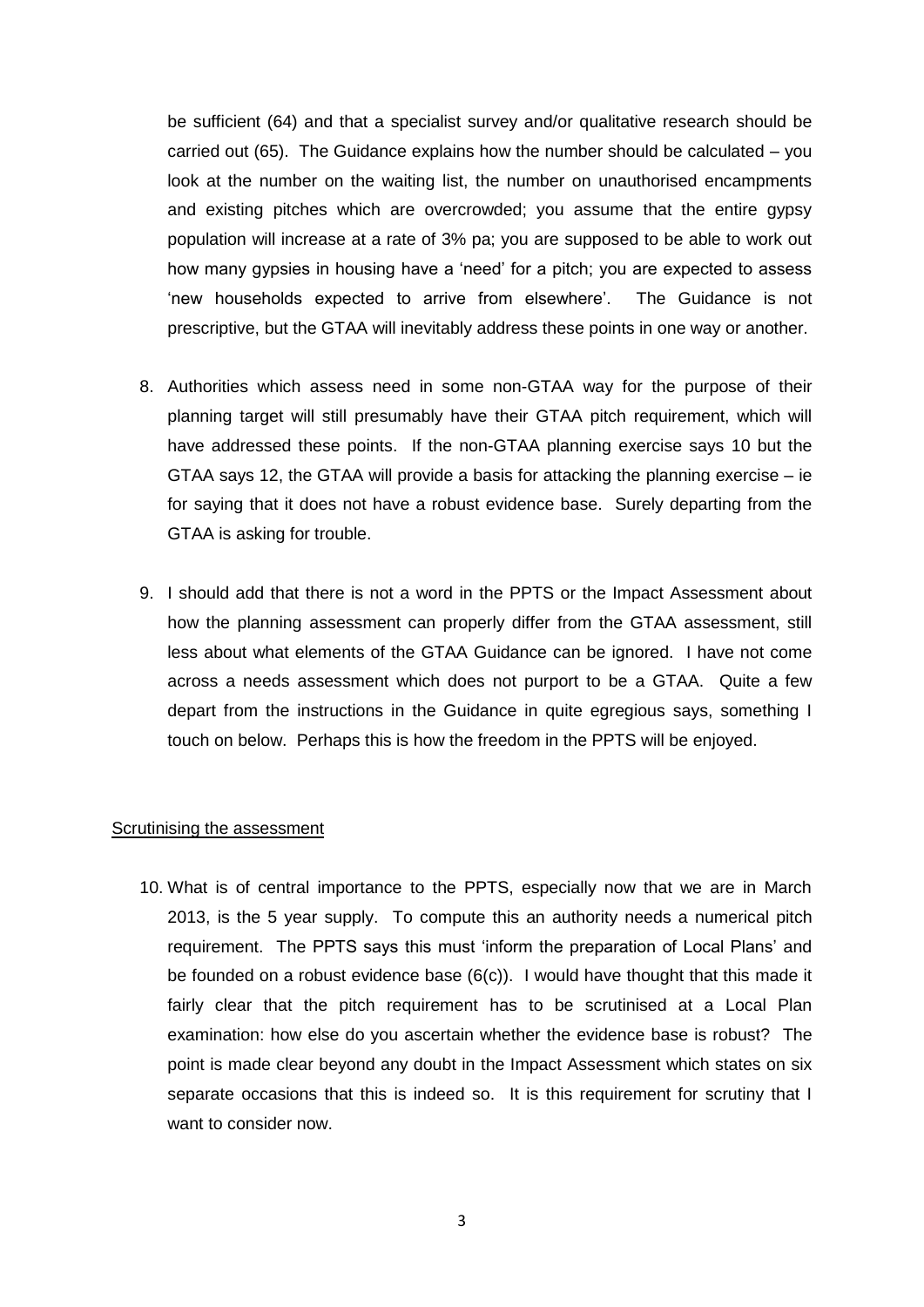- 11. I start with three obvious points. First, the assessments need scrutinising. There is often scope for suggesting that GTAAs (or whatever) underestimate the need for pitches. Scrutiny at EIPs certainly highlighted short comings. In a real case a GTAA said that, in a district with 20 pitches on an existing public site, there would be a 'turnover' of 3 of these each year. This was assumed to amount to a supply of 21 pitches over the 7 years of the assessment - with the result that the authority was told that it has no need to make any allocations. The GTAA ran from 2008 to 2015. Looked at in 2013 the assumed turnover means that three quarters of the actual 2008 gypsy population of the public site should already have vanished (died/left/ceased to be gypsies). Indeed the 21 assumes that there will be one existing pitch will have mopped up the need for two new pitches in the seven year period. The 2007 Guidance has a worked example which assumes an annual turnover of 5 pitches out of 500 existing pitches. I would have said that this GTAA was asking for scrutiny. Irrational turnover figures were mentioned in the highly critical unfinished report of the East of England single issue review Panel which was extracted by a FOI request.
- 12.Second, the question of scrutiny was never really an issue under C1/2006. Under C1/2006 it was axiomatic that the assessments of need would be scrutinised – at the single issue review EIP. Indeed there were usually only two issues at the EIP – the adequacy of the GTAAs and the distribution of the pitch requirement.
- 13. Third however, under the PPTS the requirement for the next 5 year has to be met with a supply of 'specific deliverable sites'. A site with planning permission is presumed to be a specific deliverable site. This presumption does not apply to allocations, although if an authority does not have enough sites with planning permission, its only option is to make allocations. (This approach is in notable contrast with that under C1/2006.) Allocations obviously require a DPD – but just granting planning permissions does not. If an authority has an allocations DPD it will be creating an opportunity for scrutiny of the underlying assessment of need. In fact there has always been a distinct reluctance to promote allocations DPDs – especially when you bear in mind that under C1/2006 *every* authority was supposed to have one. You quite often hear about allocations DPD which are at the issues and options stage, but I have not actually come across one that has got as far as an examination (I am not suggesting that this has not happened, just that it is not common). And now, as I have said, authorities have an alternative to making allocations.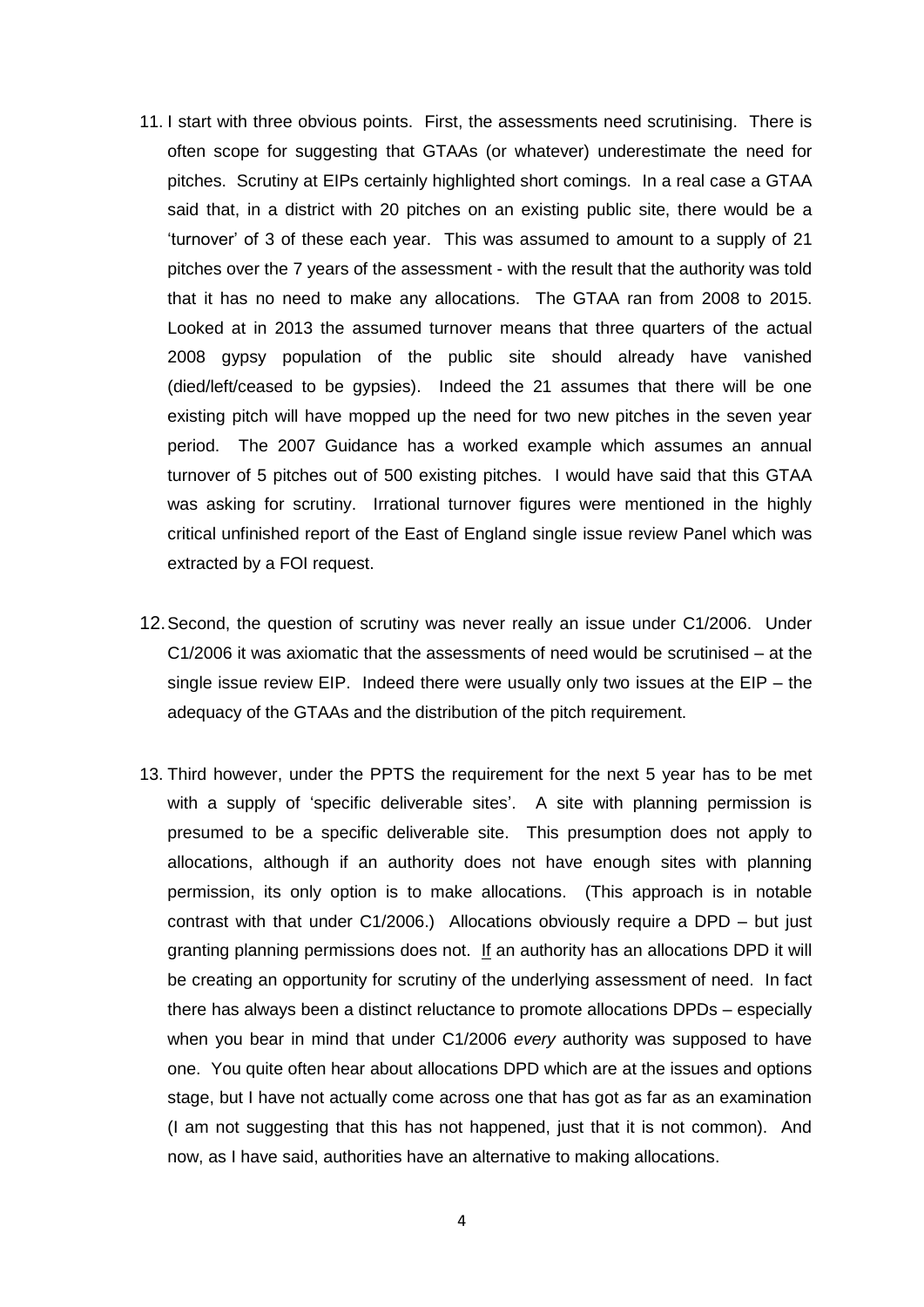- 14. How else might the examination take place? A development management DPD (or equivalent) which sets out the mandatory criteria based policy will not provide the forum for debating the assessment of need. On the other hand, a Core Strategy (or equivalent) certainly ought to address the requirement to make adequate provision for gypsies and ought to state what number of pitches are required over the life of the strategy. You would certainly think that a Core Strategy (or equivalent) *being examined now* would have to do this. But Core Strategies first became a requirement in 2004 and many were adopted long ago. As we will see very little scrutiny of the need for gypsy pitches may in fact have taken place.
- 15. Core Strategies adopted before May 2010 If the Core Strategy was adopted before 2010 it will merely recite that it is proposed to comply with the single issue review. If the Core Strategy followed the completion of the single issue review the Core Strategy will presumably recite the single issue review numbers which will have been scrutinised. But there are plenty of pre-2010 Core Strategies where this will not be the case. In the South East, the West and the West Midlands the single issue review was never completed. In Humber and Yorkshire (for reason which I cannot fathom) no single issue review was even started. These four ex-Regions must account for about half the country: no pre-2010 Core Strategy in these areas could refer to any single issue review figures. Pre-2010 Core Strategies in other ex-Regions which were adopted before the relevant single issue review was completed will also have no numbers.
- 16. If the Core Strategy has single issue review numbers, and the authority is not proposing to depart from them, I suppose you can say that the requirement for scrutiny has been complied with, after a fashion. But if the Core Strategy has no numbers, and the RSS are now being abolished, to what is the authority committed?
- 17.Core Strategies adopted since May 2010 Since the election there has been no automatic assumption about the approach to be taken to ascertaining the pitch requirement. So Inspectors at examinations have required some express provision in relation to gypsy sites. But in fact they have taken varied approaches where a post-election Core Strategy does not clearly state a numerical target, such as could be the basis for the computation of a 5 year supply. In particular there is a preparedness to allow the question to be addressed in an allocations DPD or a later local plan.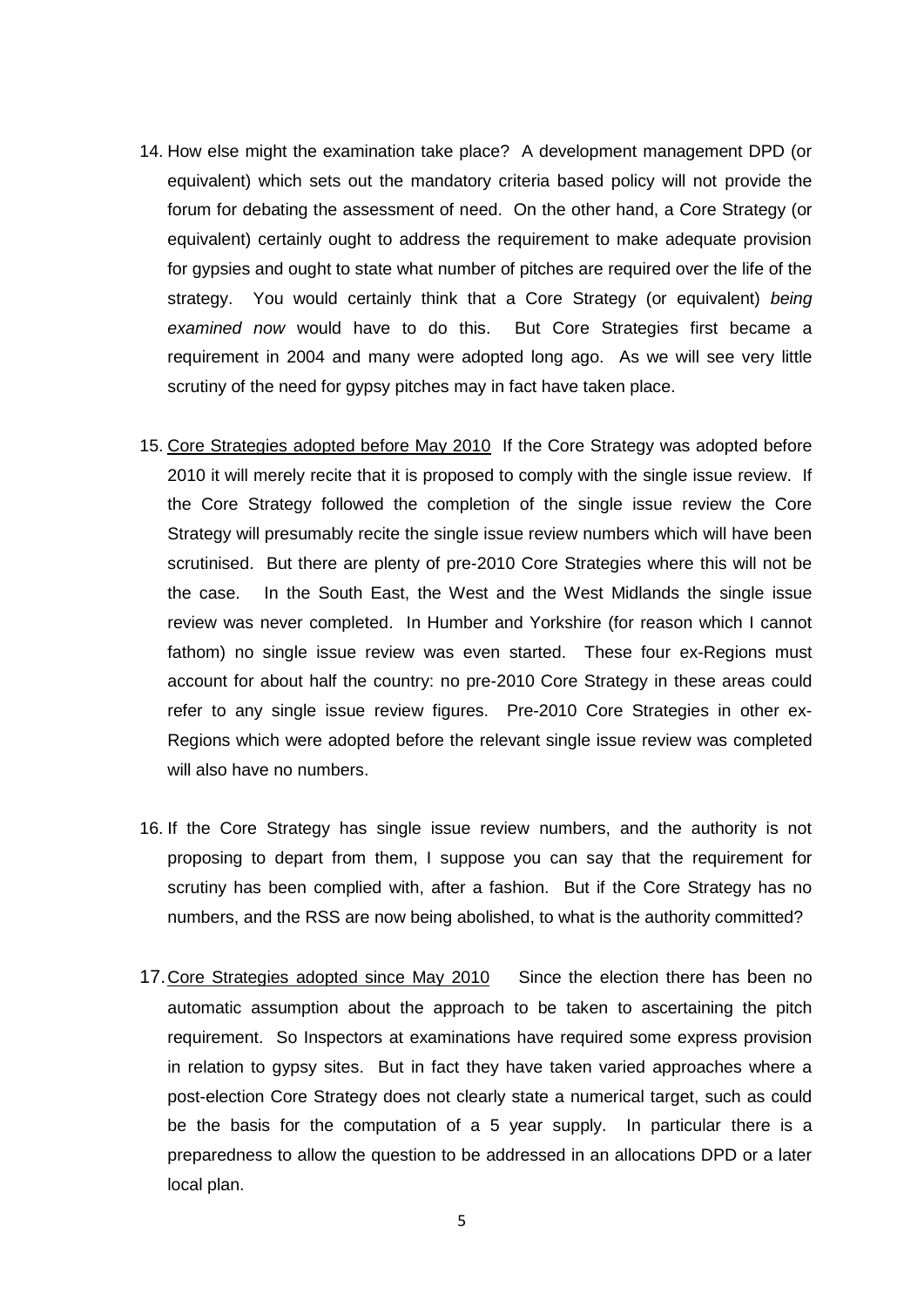- 18. By way of a straw poll designed to give some idea of how much assessment is actually taking place, I have looked at the position of four authorities which I have had some involvement with, in different ex-Regions. I am not suggesting any scientific basis for the selection, but I suspect that they actually give quite a good impression of what is going on.
- 19. Authority 1 in South East The Core Strategy was adopted in 2007. The RSS was never completed. The Council has been thinking about having an allocations DPD for a number of years (presumably about seven) and is now promoting a DPD specifically for gypsy sites which has reached the preferred options stage. This recites that the Council had been waiting for the RSS pitch requirement, that a GTAA in 2007 had suggested a need for 39 pitches for 2006 – 2011, that the RPB's submission RSS had suggested 50 pitches for 2006 – 2016 and that the Council has now carried out a further study. It turns out that the 'further study' has merely accepted the 2007 GTAA figure of 39 without any elaboration. Consistently with this the preferred options document identifies land for 41 pitches, which I suppose is something. The document says that -

This document, therefore, seeks to identify specific sites through a plan-led process which would *fulfil those needs previously identified, that to date have not been met*; as well as providing some flexibility, in terms of numbers and timing, to allow the Council to carry out an up-to-date needs survey, set formal targets and develop a new strategic policy through the ... District Planning Framework.

- 20. The need to 2011 was for 39 pitches. So I suppose the two extra is the 'flexibility' while the Council assesses need post-2011.
- 21. When the DPD gets to an examination there will, at long last, be some scrutiny of something – an assessment made in 2007 fixing a requirement that should have been met by 2011. How can that be the basis of the computation of a 5 year supply – ie the supply required for 2013-2018? There has not been any scrutiny of anything thus far.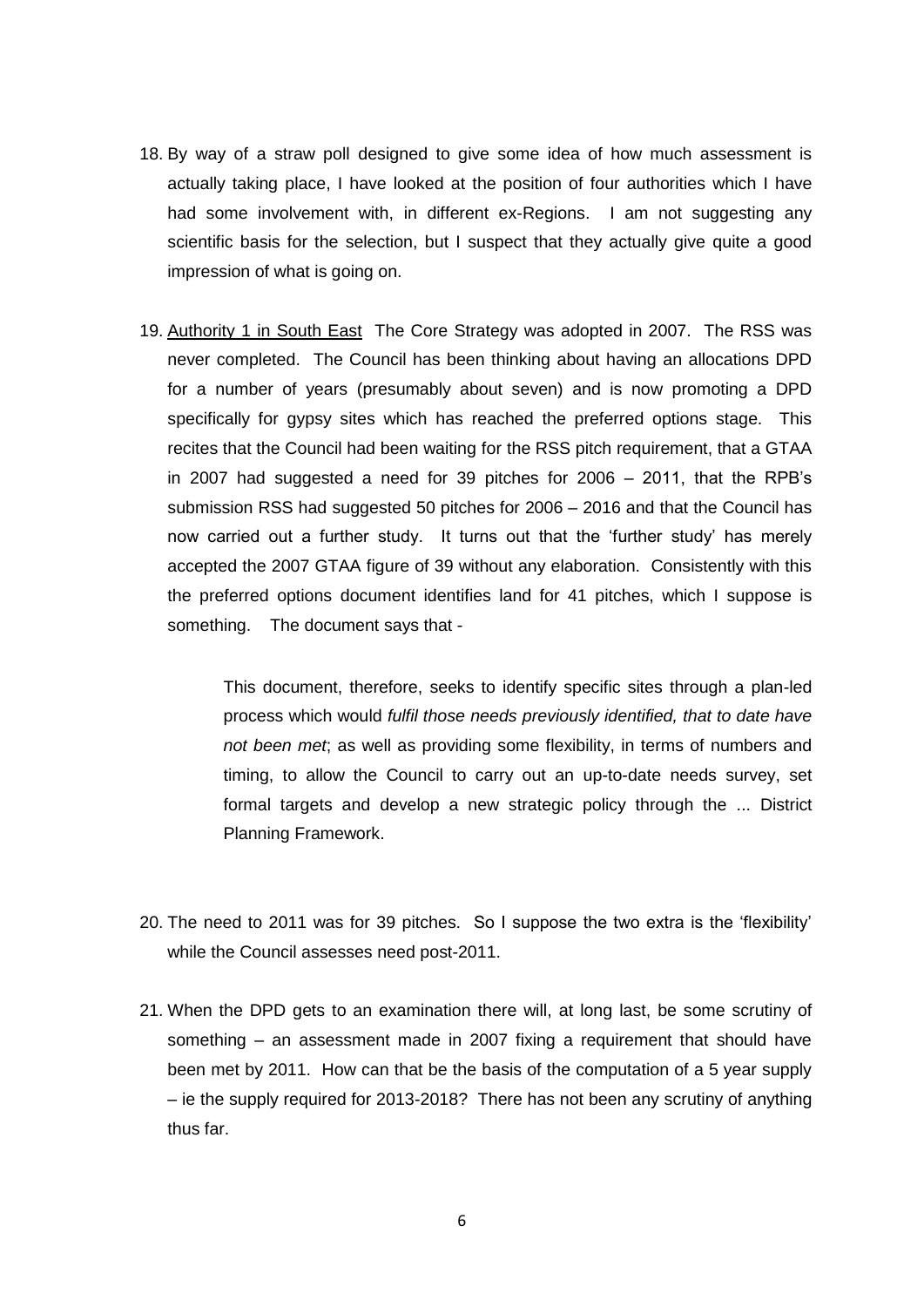- 22. Authority 2 in the East of England A Local Plan was adopted in 2005, before C1/2006. The RSS was completed and imposed a requirement of 18 pitches 2006- 2011. Within a few seeks of the election the Council promoted a Core Strategy which recited that the RSS had been abolished and made no provision for any particular number of extra sites. It merely allowed for expansion and relocation of existing sites. The only need acknowledged was 'to cater for household formation within the existing gypsy community ...'. The fate of a large unauthorised site (which might be thought to have implied a need for a specific number of additional pitches) was 'to be considered as part of a Site Allocations DPD (on the basis that a new site may be needed for relocating gypsies) ...' The Inspector, writing in September 2011, stated that the Core Strategy failed to comply with C1/2006 in that it failed to translate the RSS pitch requirement into allocations 'nor delegates their allocation to a lower level DPD … In the absence of any contrary evidence about need, the Core Strategy should set out a commitment to meeting the EEP requirement in a Site Allocations DPD'. He made a few similarly choice comments about other bits of the Core Strategy. The Council expressed itself to be 'deeply disappointed' with his report and 'decided in July 2012 not to adopt the Core Strategy and to instead prepare a new Local Plan that combines strategic policies and site allocations'. A draft will be published in May 2013. Local policy remains the saved policies of the 2005 Local Plan.
- 23. I suppose there may have been some scrutiny of something at the Core Strategy examination, although this is not reflected in the Inspector's report. But what scrutinised assessment is going to be the basis of the computation of the 5 year supply? You will note the preparedness to allow the matter to be 'delegated to a lower level DPD'.
- 24. Authority 3 in the South West The RSS was completed; it imposed a requirement for 2006-2011. The Council more or less satisfied this. The Council carried out a fresh GTAA in autumn 2010 which recommended 25 pitches for 2010-15 and 19 for 2015–2020. The post-election Core Strategy accepted these figures, with a commitment to carry out a further assessment (in relation to these periods) and to promote an allocations DPD. The Inspector's report was June 2012. The Inspector stated that 'the Council have acknowledged that the plan is not consistent with the [PPTS] in that it does not demonstrate a 5 year supply or identify longer term needs. It is accepted that this is a matter which will need to be addressed in a subsequent